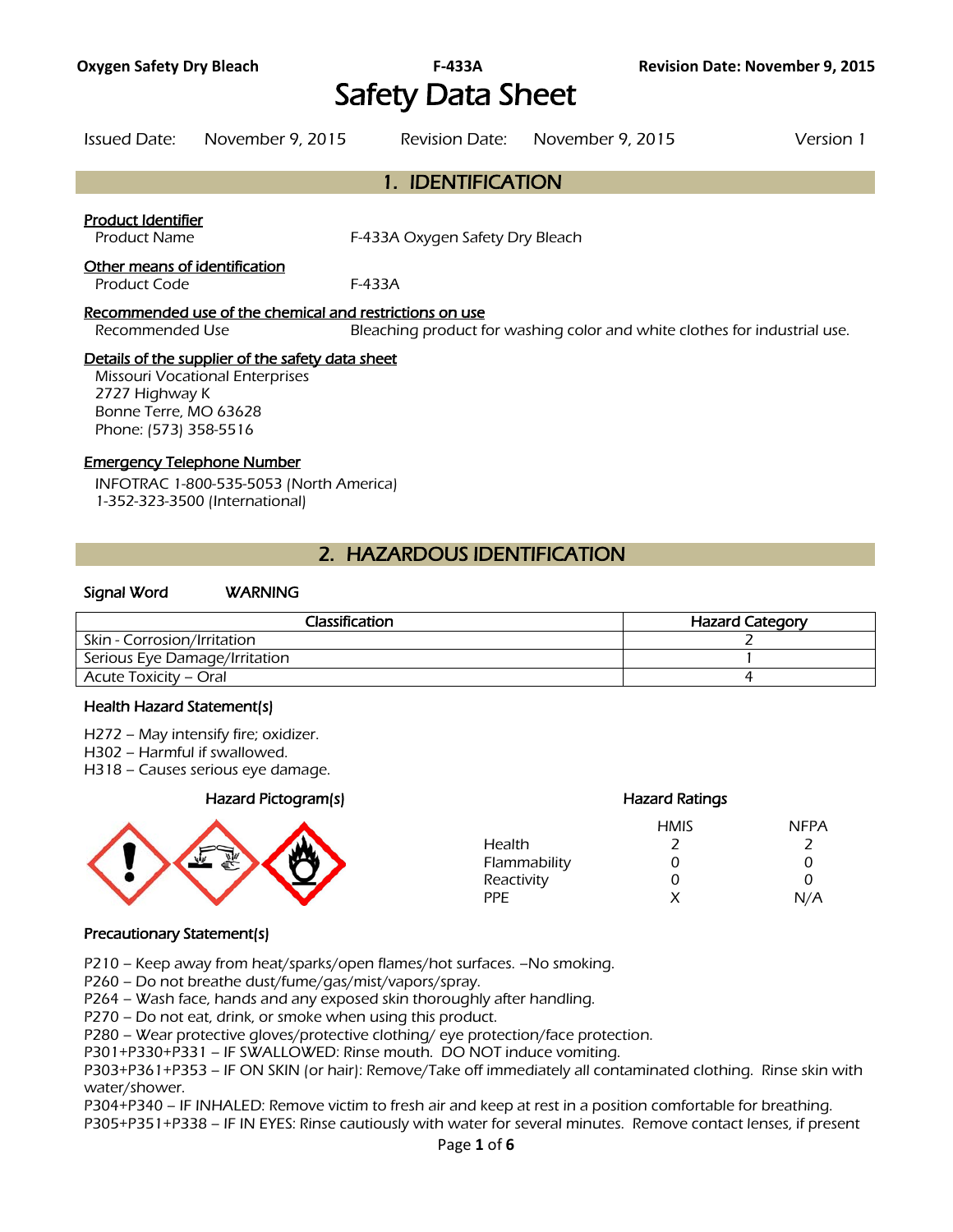and easy to do. Continue rinsing. P310 – Immediately call a POISON CENTER or doctor/physician. P501 – Dispose of contents/container to an approved waste disposal site.

# Potential Health Effects

| <b>Skin Contact</b> | May cause skin corrosion/irritation/burns. |
|---------------------|--------------------------------------------|
| Eye Contact         | May cause eye damage.                      |
| Inhalation          | May cause respiratory irritation.          |
| Ingestion           | May be harmful if swallowed.               |

# 3. COMPOSITION/INFORMATION ON INGREDIENT

| <b>Chemical Name/Pure Substance</b> | CAS#       | Weight-% |
|-------------------------------------|------------|----------|
| Sodium Carbonate Anhydrous          | 497-19-8   | 50-55    |
| Provox, Provox C                    | 15630-89-4 | 25-30    |
| Sodium Sulfate                      | 7757-82-6  | 20-25    |
| Valfor 100 Zeolite NaA              | 1318-02-1  | $0 - 5$  |
|                                     |            |          |

\*\*If Chemical Name/CAS No is "proprietary" and/or Weight-% is listed as a range, the specific chemical identity and/or percentage of composition has been withheld as a trade secret.

# 4. FIRST-AID MEASURES

| <b>General Advice</b>               | If you feel unwell, seek medical advice (show label where possible).                                                                                                  |
|-------------------------------------|-----------------------------------------------------------------------------------------------------------------------------------------------------------------------|
| Eye Contact                         | Rinse cautiously with water for several minutes. Remove contact lenses, if present and easy<br>to do. Continue rinsing. Get medical advice/attention.                 |
| <b>Skin Contact</b>                 | Wash off immediately with plenty of water. Take off contaminated clothing. Wash<br>contaminated clothing before reuse. If skin irritation persists, call a physician. |
| Inhalation                          | Remove victim to fresh air and keep at rest in a position comfortable for breathing. Call a<br>POISON CENTER or doctor/physician if you feel unwell.                  |
| Ingestion                           | Rinse mouth. Do NOT induce vomiting. Give lots of water to drink. Call a POISON<br>CENTER or doctor/physician if you feel unwell.                                     |
| Most important symptoms and effects | $R_{\rm FQ}$                                                                                                                                                          |

Symptoms Prolonged contact may cause painful stinging or burning of eyes and lids, watering of eye,<br>Symptoms and irritation. Prolonged contact may over cause covere clin irritation or mild burn and irritation. Prolonged contact may even cause severe skin irritation or mild burn.

# 5. FIRE-FIGHTING MEASURES

# Extinguishing Media

Suitable Extinguishing Media: Use extinguishing media that is appropriate to local circumstances. Unsuitable Extinguishing Media: Not determined.

# Specific Hazards Arising from the Chemical

Components of this product may decompose upon heating to produce corrosive and/or toxic fumes. Carbon oxides, sodium oxide, and sulfur oxides.

# Protective equipment and precautions for firefighters

As in any fire, wear self-contained breathing apparatus pressure-demand, MSHA/NIOSH (approved or equivalent) and full protective gear.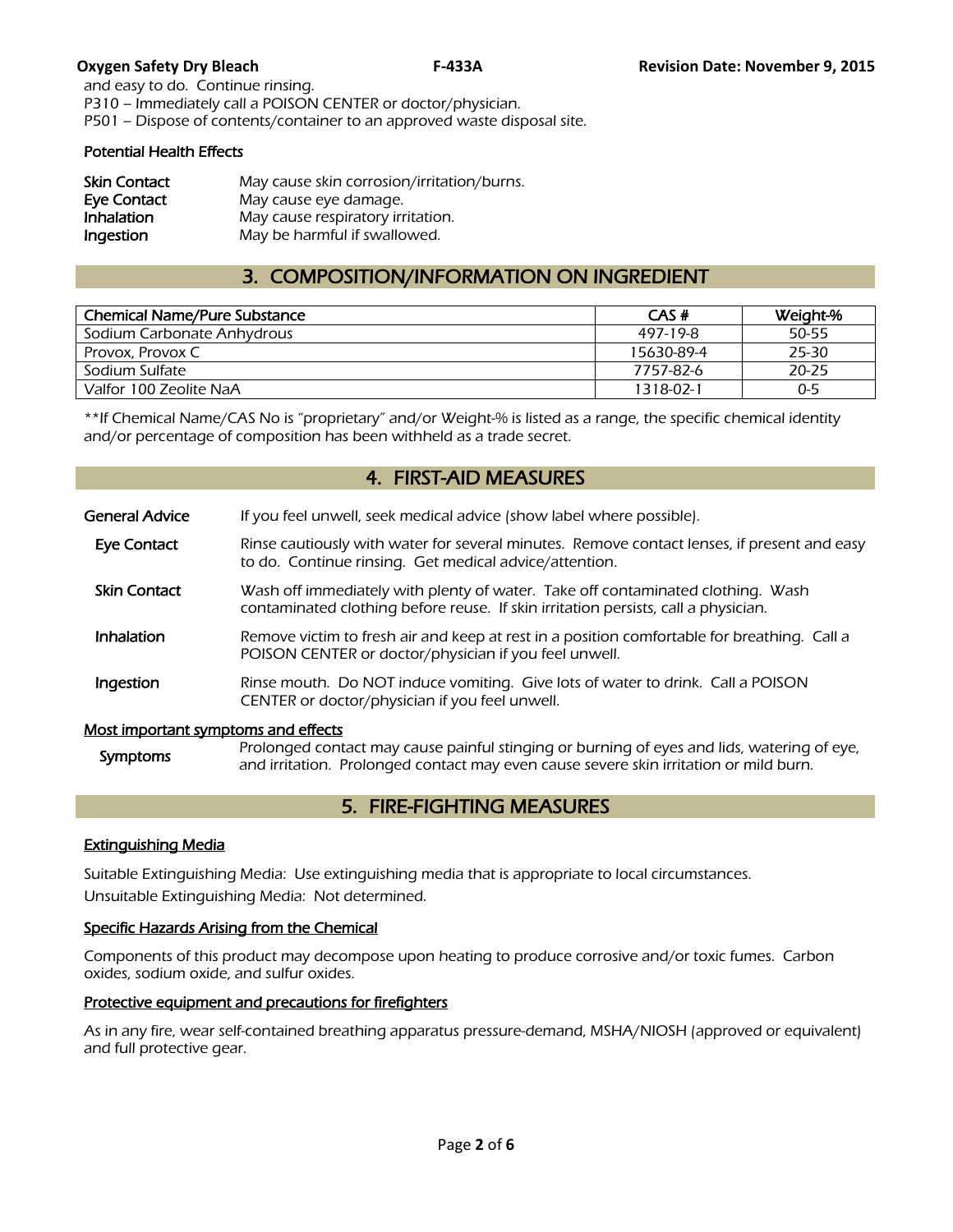6. ACCIDENTAL RELEASE MEASURES

### Personal precautions, protective equipment and emergency procedures

| Personal precautions                                     | Keep unnecessary personnel away. Do not get in eyes, on skin, or on<br>clothing. Avoid creation of dust. Avoid breathing dust. Do not eat, drink,<br>or smoke in areas where this material is used. Wash thoroughly after<br>handling. Wet material may pose a slipping hazard. |
|----------------------------------------------------------|---------------------------------------------------------------------------------------------------------------------------------------------------------------------------------------------------------------------------------------------------------------------------------|
| <b>Environmental precautions</b>                         | Do not flush into surface water or sanitary sewer system. See Section 12<br>for additional ecological information.                                                                                                                                                              |
| <u>Methods and material for containment and clean up</u> |                                                                                                                                                                                                                                                                                 |
| <b>Methods for Containment</b>                           | Prevent further leakage or spillage if safe to do so.                                                                                                                                                                                                                           |
| Methods for Clean up                                     | Shovel dry material into suitable container. Avoid creation of dusts. Keep<br>in suitable and closed containers for disposal.                                                                                                                                                   |

# 7. HANDLING AND STORAGE

### Precautions for safe handling

Handle in accordance with good industrial hygiene and safety practice. Use only in well ventilated areas. Do not breathe dust/fume/gas/mist/vapors/spray. Wash face, hands, and any exposed skin thoroughly after handling. Use personal protection recommended in Section 8.

#### Conditions for safe storage, including any incompatibilities

Storage Conditions Keep containers tightly closed in a dry, cool and well-ventilated place. Store in original container. Do not allow water to get into container. If liner is present, tie after each use. Store containers on pallets. Keep away from food, drink, and animal feed. Store locked up. **Incompatible Materials** Keep away from heat, sparks, and open flames. Aluminum, powdered aluminum, acids, and strong oxidizing agents.

# 8. EXPOSURE CONTROLS/PERSONAL PROTECTION

| Chemical Name            | FІН                      | PEL<br><b>SHA</b>        | <b>NIOSH IDLH</b> |
|--------------------------|--------------------------|--------------------------|-------------------|
| $\overline{\phantom{0}}$ | $\overline{\phantom{0}}$ | $\overline{\phantom{0}}$ | $\sim$            |
|                          |                          |                          |                   |

#### Appropriate engineering controls

Appearance

Engineering Controls Apply technical measures to comply with the occupational exposure limits.

#### Individual protection measures, such as personal protective equipment

| Eye/Face Protection                   | Wear approved safety goggles.                                                                                                                                              |
|---------------------------------------|----------------------------------------------------------------------------------------------------------------------------------------------------------------------------|
| Skin and Body Protection              | Wear appropriate clothing to prevent repeated or prolonged skin contact.                                                                                                   |
| <b>Respiratory Protection</b>         | Ensure adequate ventilation, especially in confined areas.                                                                                                                 |
| <b>General Hygiene Considerations</b> | Do not eat, drink, or smoke when using this product. Wash contaminated<br>clothing before reuse. Handle in accordance with good industrial hygiene<br>and safety practice. |

# 9. PHYSICAL AND CHEMICAL PROPERTIES

| <b>Property</b>                | Values         | Remarks - Method              |                                  |
|--------------------------------|----------------|-------------------------------|----------------------------------|
| <b>Physical State</b><br>Color | Solid<br>White | Odor<br><b>Odor Threshold</b> | Not determined<br>Not Determined |
| <u>Appearance</u>              |                |                               |                                  |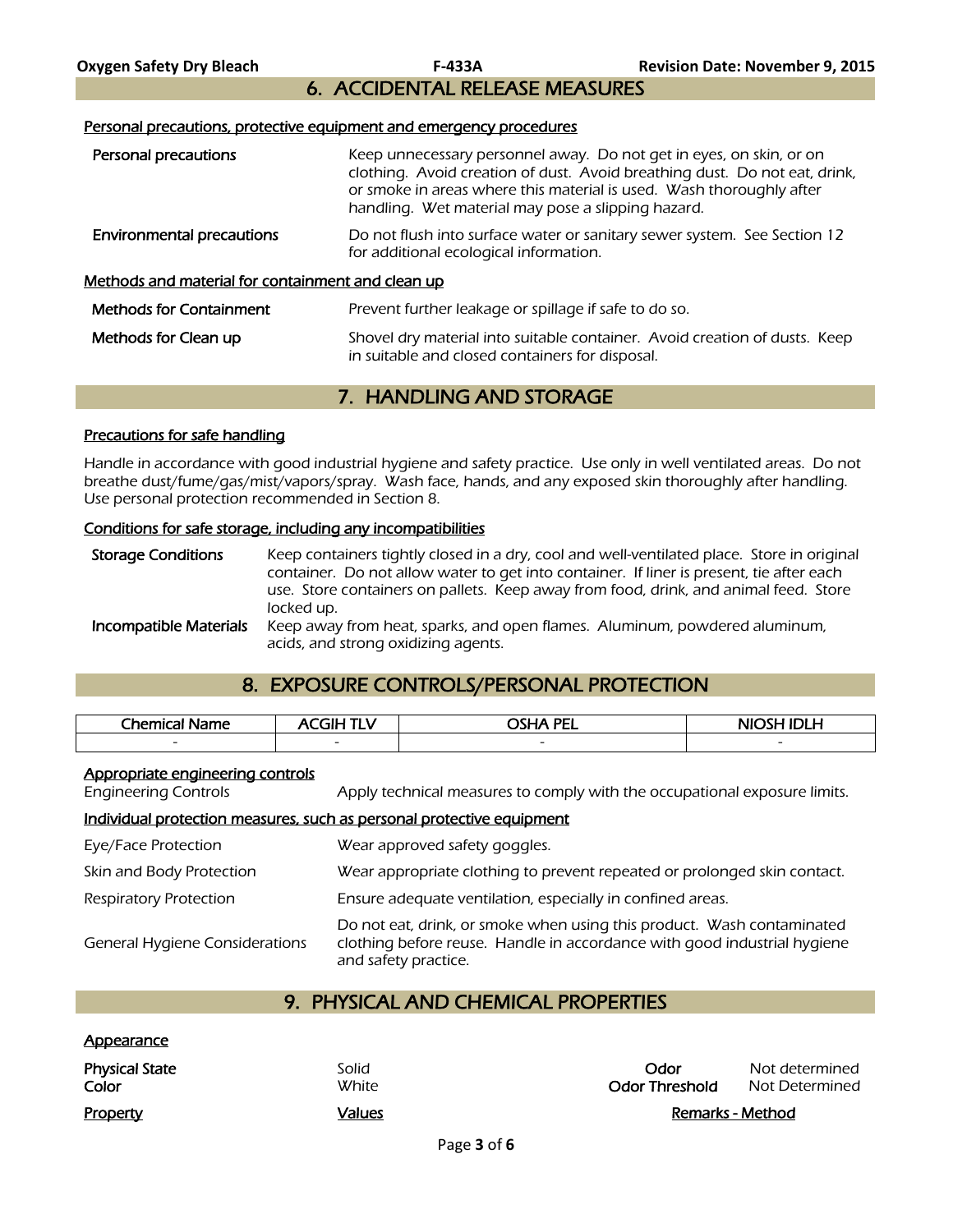**pH** 10-11 10-11 1% solution Melting Point/Freezing Point Not determined **Boiling Point/Boiling Range Not determined<br>Flash Point Communisty Range Mot determined Evaporation Rate** Not determined Flammability (Solid, Gas) Not determined Upper Flammability Limits Not determined Lower Flammability Limits Not determined Vapor Pressure Not determined Vapor Density Not determined Specific Gravity 2.3 **Water Solubility Complete**<br> **Solubility in other solvents** Not determined Solubility in other solvents Partition Coefficient Not determined Auto-ignition Temperature Mot determined Decomposition Temperature Not determined Viscosity<br>
Explosive Properties<br>
Explosive Properties<br>
Not determined **Explosive Properties** Oxidizing Properties Not determined

Not determined

# 10. STABILITY AND REACTIVITY

| Reactivity                                 | Promotes combustion. Substance has basic reaction.                                                                                                  |
|--------------------------------------------|-----------------------------------------------------------------------------------------------------------------------------------------------------|
| <b>Chemical Stability</b>                  | Stable under recommended storage conditions.                                                                                                        |
| <b>Conditions to Avoid</b>                 | Avoid raising dust. Keep away from flames and heat. Exposure to moisture.                                                                           |
| Incompatible materials                     | Strong acids, strong alkalis, aluminum, powdered aluminum, hydrides and<br>other water-reactive compounds. Combustible materials, oxidizing agents. |
| Hazardous Decomposition<br><b>Products</b> | Sodium oxides, carbon oxides. Oxidation resulting in increased fire or<br>explosion risk.                                                           |
| <b>Hazardous Polymerization</b>            | Will not occur.                                                                                                                                     |

# 11. TOXICOLOGICAL INFORMATION

# Mixture Toxicity

Toxicological data have not been determined specifically for this product.

# 12. ECOLOGICAL INFORMATION

# **Ectotoxicity**

Ecological studies have not been carried out on this product.

# 13. DISPOSAL CONSIDERATIONS

| <b>Disposal Instructions</b>             | Dispose of in accordance with applicable local, regional, national, and<br>international regulations.                                                                                                  |
|------------------------------------------|--------------------------------------------------------------------------------------------------------------------------------------------------------------------------------------------------------|
| Hazardous Waste Code                     | Not available.                                                                                                                                                                                         |
| Waste from residues / unused<br>products | Use or reuse if possible. Damp material should be neutralized to a non-<br>oxidizing state.                                                                                                            |
| <b>Contaminated Packaging</b>            | Dispose of container in accordance with applicable local, regional, national,<br>and/or international regulations. Container rinsate must be disposed of in<br>compliance with applicable regulations. |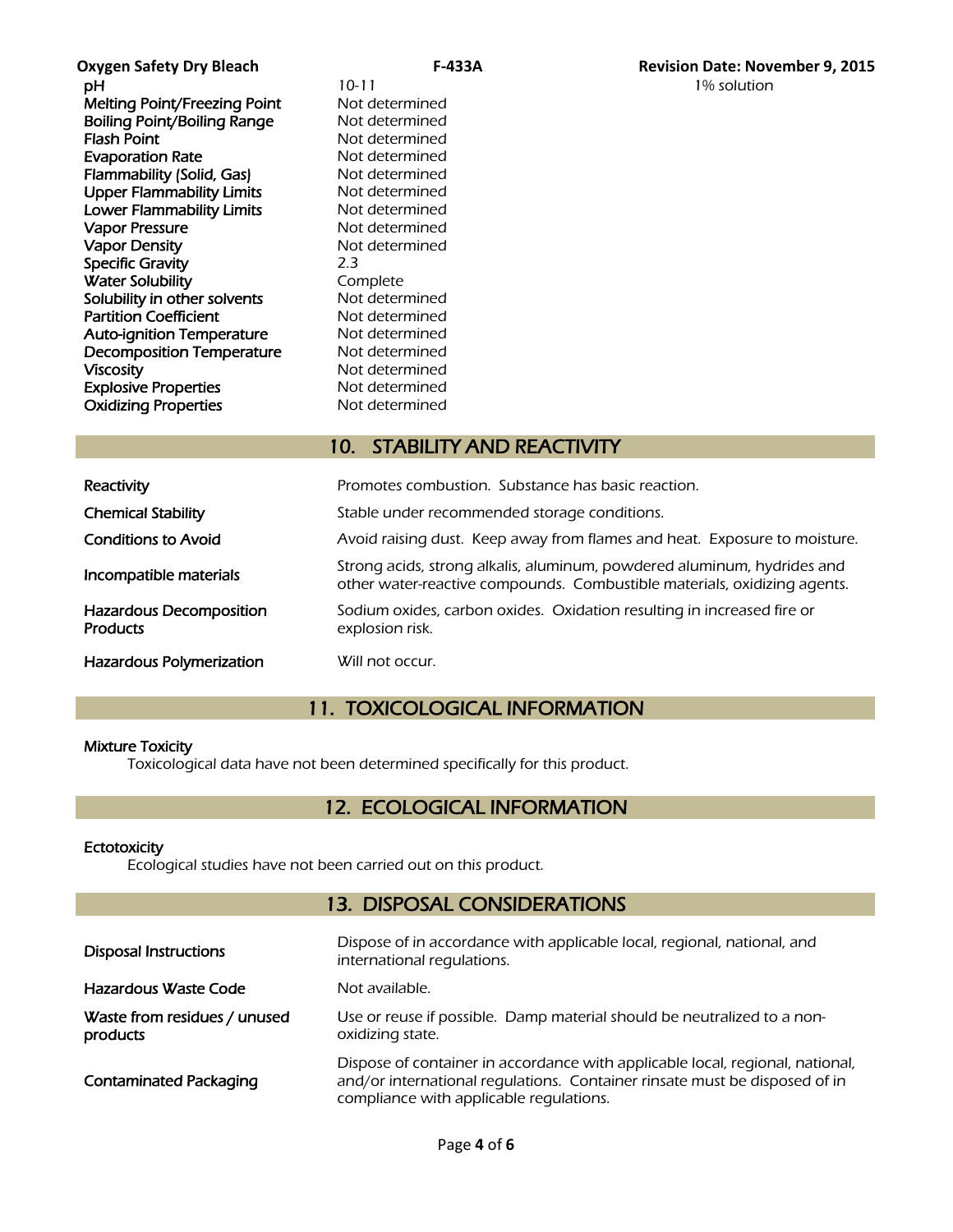# 14. TRANSPORT INFORMATION

|--|

Please see current shipping paper for most up to date shipping information, including exemptions and special circumstances.

DOT I.D. Number Not available. DOT Proper Shipping Name Not available. DOT Hazard Classes: US DOT Not available.<br>
Road (ADR) Not available. Road (ADR) Air (ICAO/IMDG) Not available. Sea (IMO/IMDG) Not available.

**Packing Group Not available.**<br> **DOT Label Not available.** 

Not available.

# 15. REGULATORY INFORMATION

# U.S. Federal Regulations

Contents of this SDS comply with OSHA Hazard Communication Standard CFR 1910.1200.

# OSHA Hazard Communication Standard (29 CFR 1910.1200)

( X ) Hazardous ( ) Non- Hazardous

# SARA TITLE III

| Section 302/304 | Extremely Hazardous Substances: None.                          |
|-----------------|----------------------------------------------------------------|
| Section 311/312 | (40CFR370) Hazardous Categories: Acute.                        |
| Section 313     | Contains the following SARA 313 Toxic Release Chemicals: None. |
| <b>CERCLA</b>   |                                                                |

 CERCLA Regulatory Based on information supplied this product contains no substances regulated under CERCLA.

# State Regulations

### California Prop 65

 This product may contain the following ingredient(s) known to the state of California to cause cancer, birth defects or other reproductive harm: None.

# Inventories

| Component                                | <b>TSCA</b><br>(United<br>States) | <b>DSL</b><br>(Canada) | <b>EINECS/ELINCS</b><br>(Europe) | <b>ENCS</b><br>(Japan) | China<br>(IECSC) | <b>KECL</b><br>(Korea) | <b>PICCS</b><br>(Philippines) | <b>AICS</b><br>(Australia) |
|------------------------------------------|-----------------------------------|------------------------|----------------------------------|------------------------|------------------|------------------------|-------------------------------|----------------------------|
| Sodium<br>Carbonate<br>(497-19-8)        | X                                 | X                      | X                                | X                      | X                | X                      | X                             | X                          |
| Sodium<br>Sulfate<br>(7757-82-6)         | X                                 | X                      |                                  |                        |                  |                        |                               |                            |
| Valfor 100<br>Zeolite<br>$1318 - 02 - 1$ | X                                 | X                      |                                  |                        |                  |                        |                               | X                          |